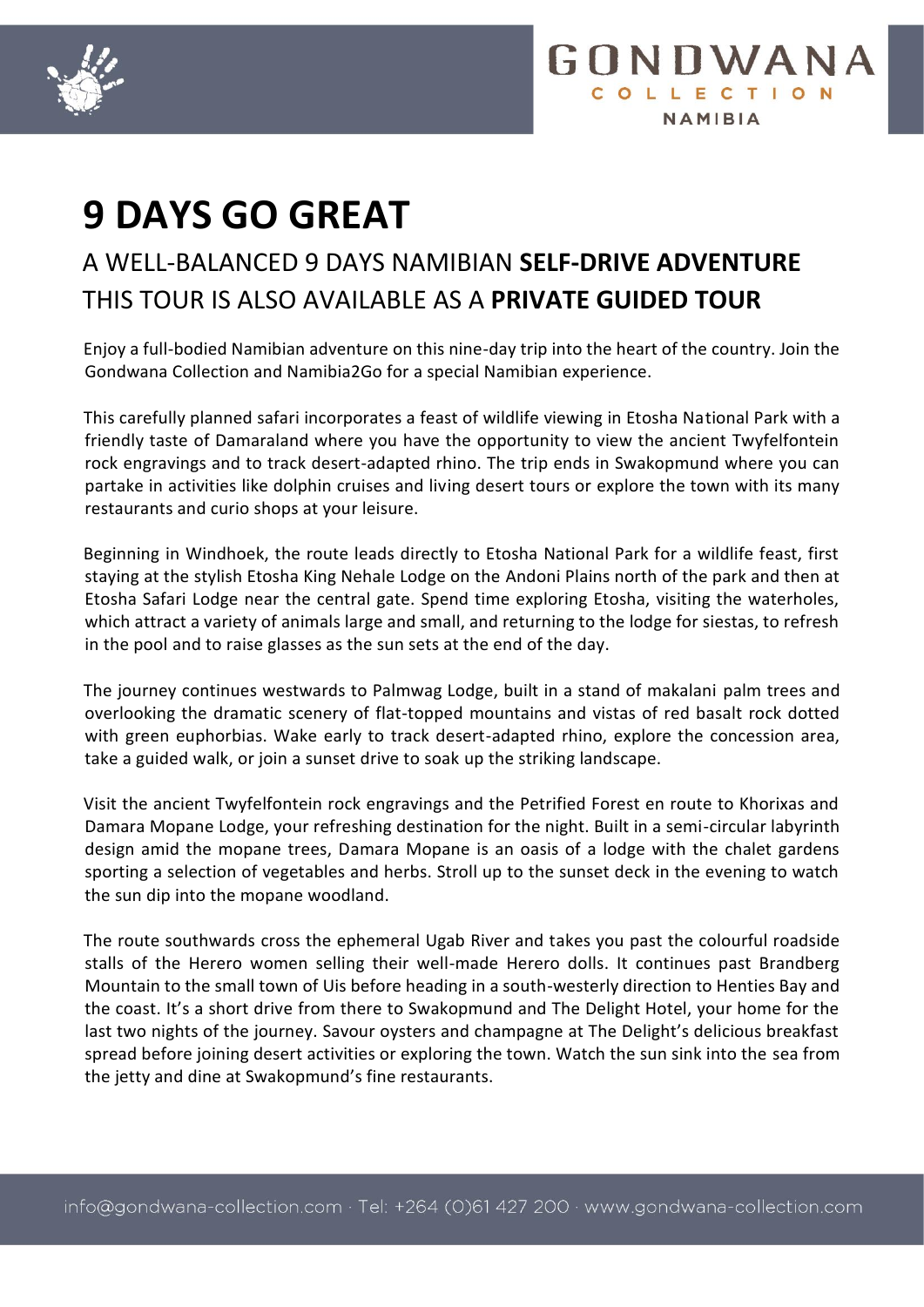



The drive back to the capital city is a few hours' long, giving you enough time to happily reminisce about your exciting experiences and the adventures of the last nine days.

### 9 DAYS ROUTE TABLE

| GO GREAT (+/- 2400km) |                             |                           |                   |  |  |
|-----------------------|-----------------------------|---------------------------|-------------------|--|--|
| Day                   | Destination                 | Accommodation             | Distance/Time +/- |  |  |
| $\mathbf{1}$          | <b>Etosha National Park</b> | <b>Etosha King Nehale</b> | 606km/6h          |  |  |
| $\overline{2}$        | Etosha National Park        | <b>Etosha King Nehale</b> |                   |  |  |
| 3                     | Etosha National Park        | Etosha Safari Lodge       | 202km/3.5h        |  |  |
| 4                     | Damaraland                  | Palmwag Lodge & Camp      | 292km/4h          |  |  |
| 5                     | Damaraland                  | Palmwag Lodge & Camp      |                   |  |  |
| 6                     | Damaraland, Twyfelfontein   | Damara Mopane Lodge       | 164km/2.5h        |  |  |
| 7                     | Swakopmund                  | The Delight Swakopmund    | 315km/4h          |  |  |
| 8                     | Swakopmund                  | The Delight Swakopmund    |                   |  |  |
| 9                     | Windhoek                    | Depart                    | 360km/3.5h        |  |  |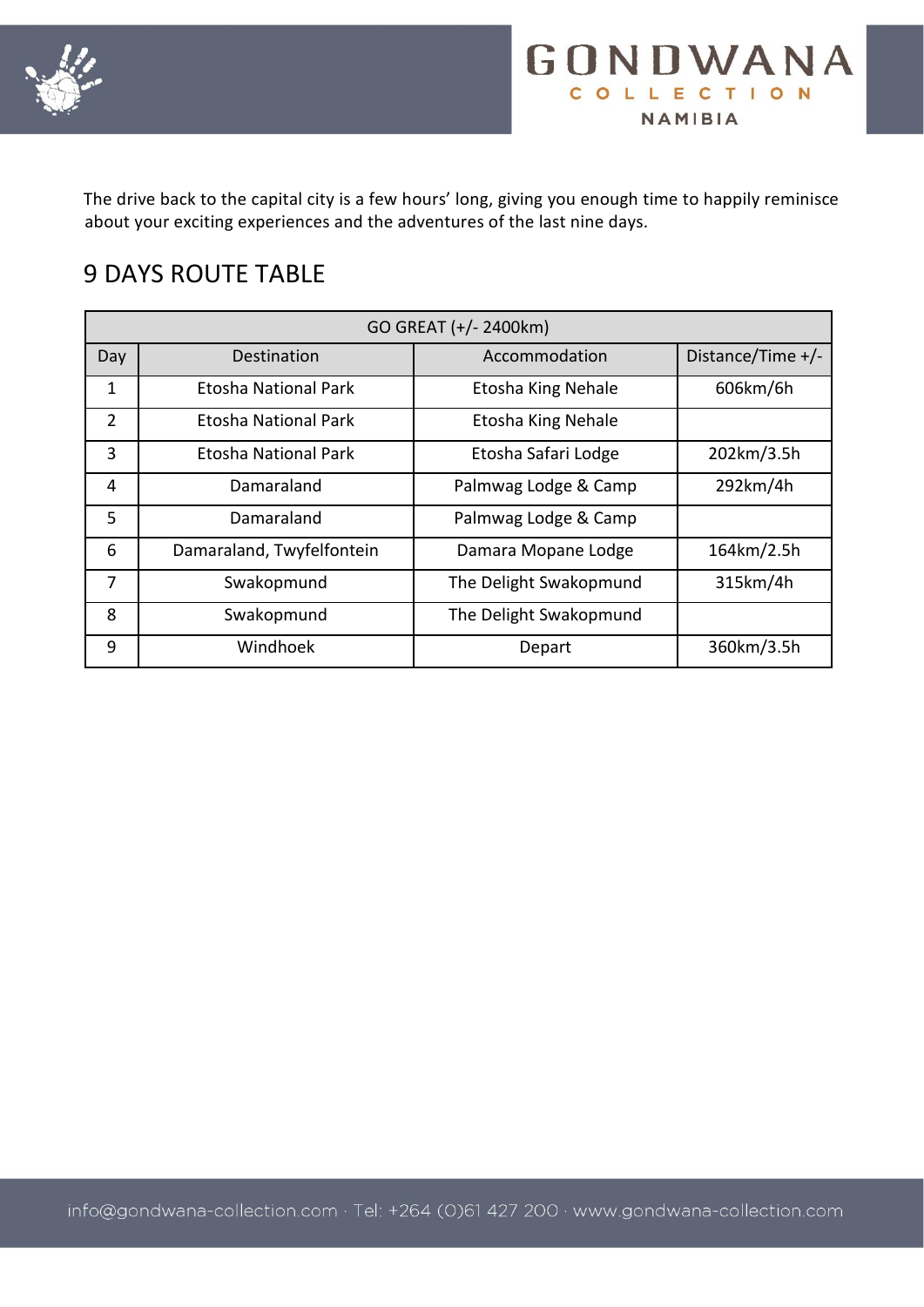



### 9 DAYS ROUTE MAP

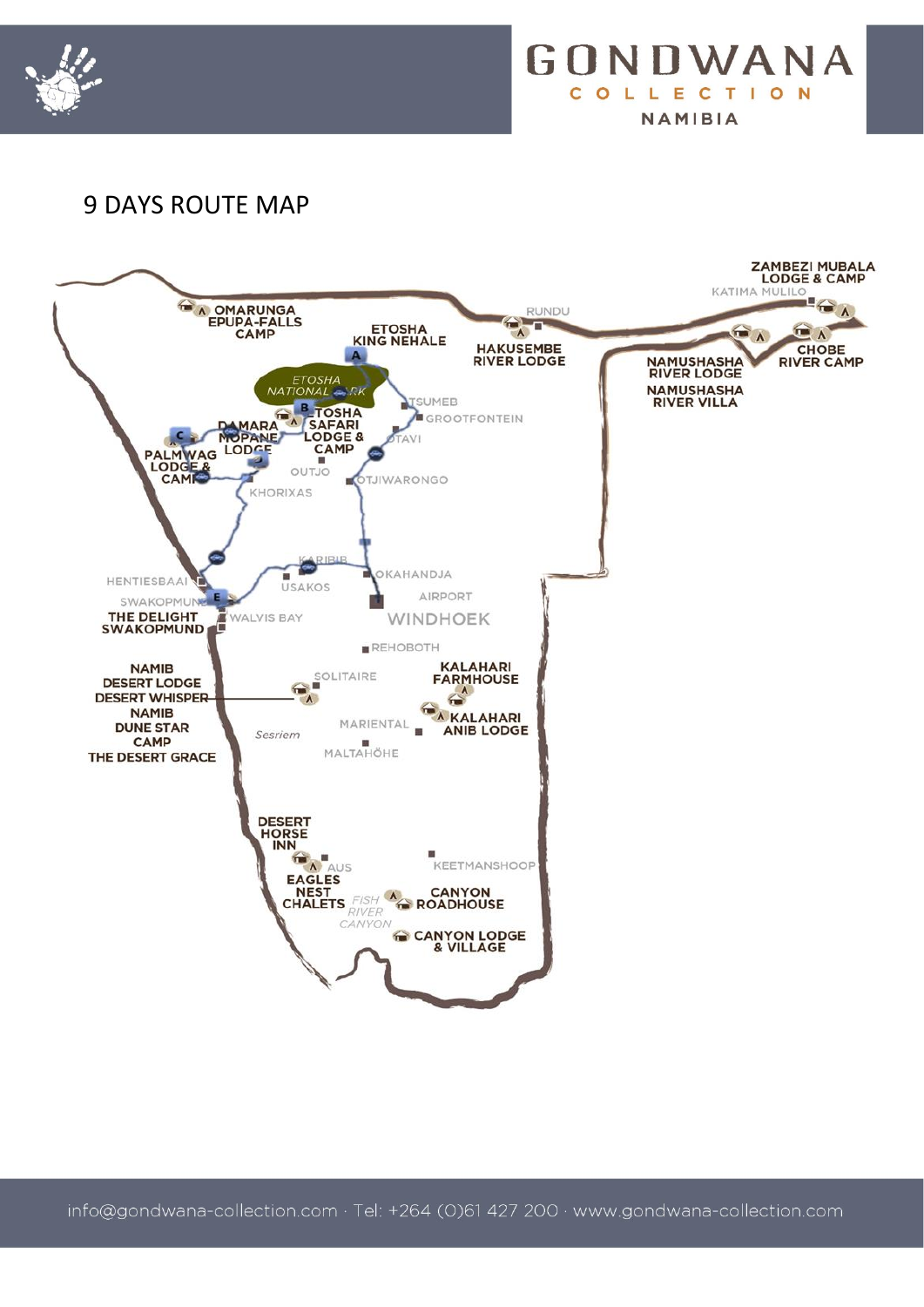



### SELF-DRIVE TOUR

|                   |                       | <b>SUZUKI 4X4 JIMNEY</b> | TOYOTA 4X4 FORTUNER / DCAB |
|-------------------|-----------------------|--------------------------|----------------------------|
| Low Season        | $01.11.21 - 30.06.22$ | 25,780.00 *              | 29,650.00 *                |
| High Season       | $01.07.22 - 31.10.22$ | 26,490.00 *              | $31,120.00*$               |
| Single Supplement | $01.11.21 - 31.10.22$ | 4,280.00                 | 4,280.00                   |

\* Per person sharing

- All rates are quoted in Namibian Dollars.
- Rates are per person sharing based on 2 people travelling together in one vehicle.
- Rates include airport transfers, accommodation on Bed & Breakfast basis, Premium Cover insured vehicle rental.
- All itineraries start and end in Windhoek, Namibia.
- Daily departures.
- Pre & Post tour services can be added as extras.
- Tailor-made itineraries on request.

This Self-Drive Tour Package does not include:

- Meals other than breakfast
- National Park entrance fees
- Porterage and Gratuities
- Travel/Medical Insurances
- International/National Flights and Airport Taxes
- All items of a personal nature
- Fuel costs for duration of tour
- Vehicle Hire deposit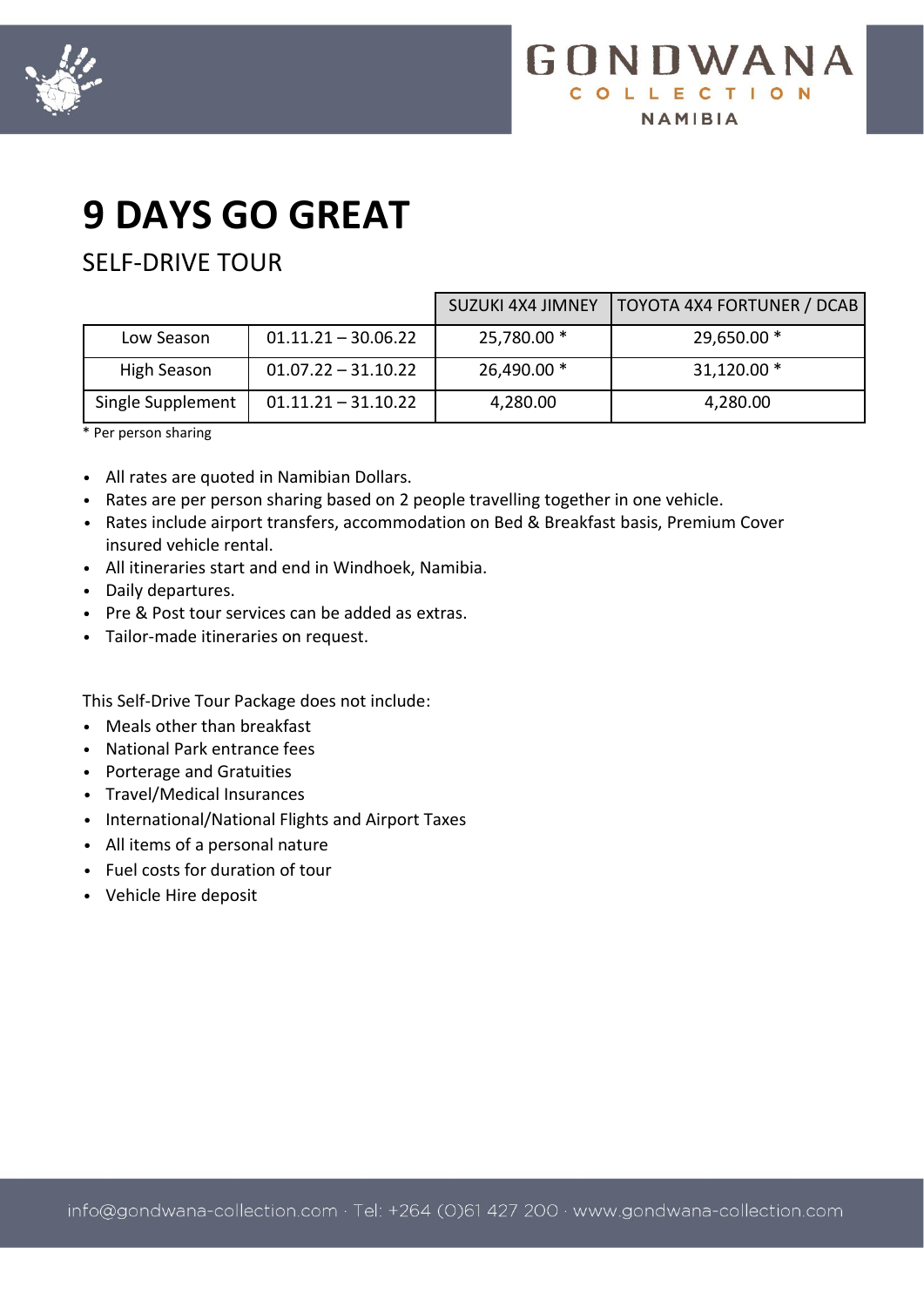



### 9 DAYS SELF-DRIVE INFORMATION

| <b>Emergency Services</b>                                                                                                                                                                         | Emergency evacuation services are included.                                                                                                                                                                                                         |  |  |  |
|---------------------------------------------------------------------------------------------------------------------------------------------------------------------------------------------------|-----------------------------------------------------------------------------------------------------------------------------------------------------------------------------------------------------------------------------------------------------|--|--|--|
| <b>Drivers</b>                                                                                                                                                                                    | A valid and unendorsed license must be produced by all drivers.<br>The minimum age for authorised drivers is 23 years.                                                                                                                              |  |  |  |
| Fuel<br>The client will receive the vehicle with a full tank of fuel. Upon the return of<br>the vehicle/termination of the vehicle hire, the vehicle will be refilled at the<br>client's expense. |                                                                                                                                                                                                                                                     |  |  |  |
| <b>Insurances</b>                                                                                                                                                                                 | The rental vehicle includes Premium Cover.                                                                                                                                                                                                          |  |  |  |
| <b>Rental Agreement</b>                                                                                                                                                                           | Upon hiring the vehicle, the client and additional drivers will be required to<br>complete a standard rental agreement with the car hire company. A valid<br>credit card is required for the rental deposit.                                        |  |  |  |
| <b>Health</b>                                                                                                                                                                                     | It is the client's own responsibility to ensure that he/she is medically fit and<br>able to embark on the tour.                                                                                                                                     |  |  |  |
| <b>Force Majeure</b>                                                                                                                                                                              | Please note that we do our utmost to conduct the tour as described in the<br>programme, however unforeseeable events such as unfavourable weather<br>conditions, rivers in flood or other factors may force us to adjust the<br>course of the tour. |  |  |  |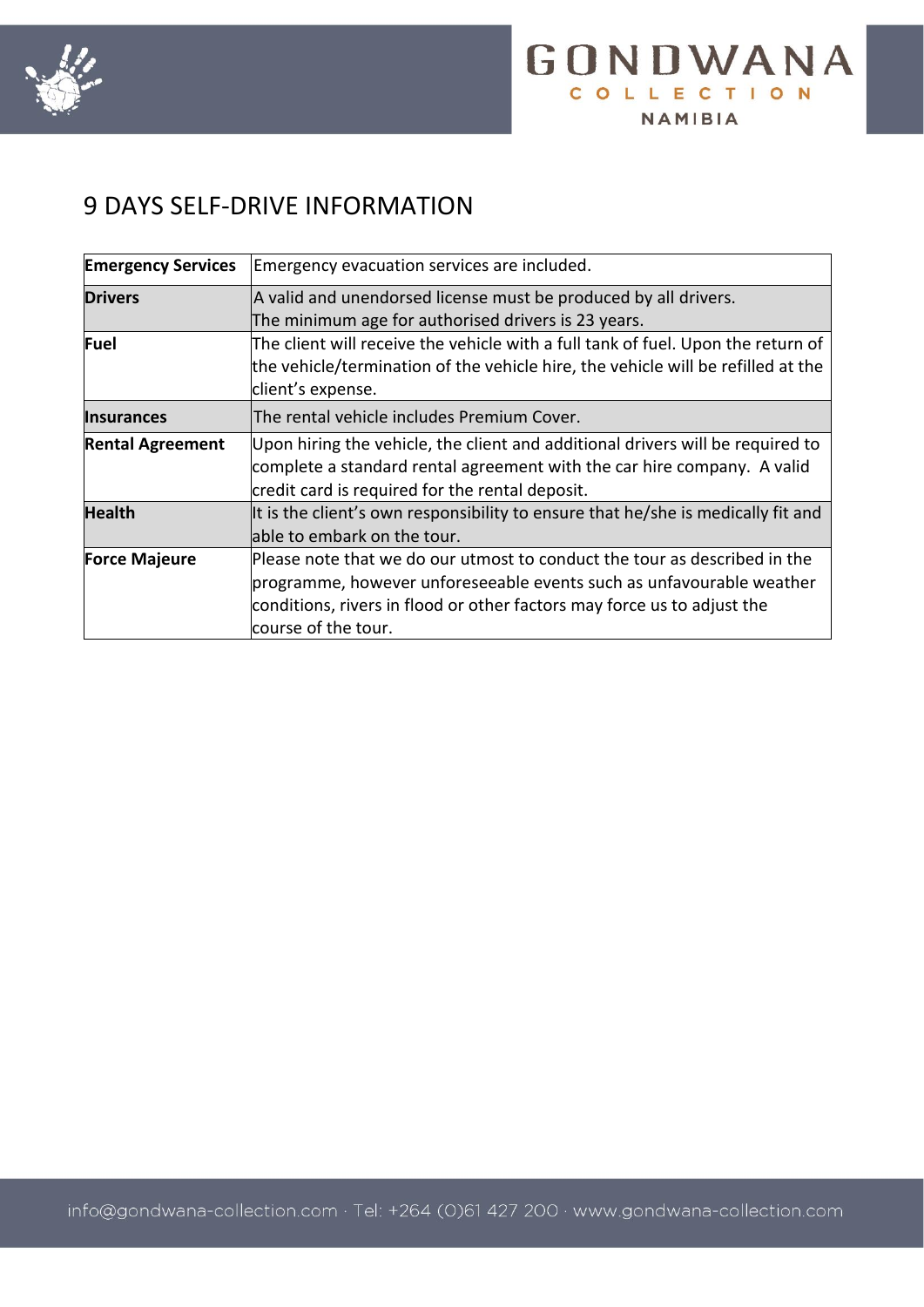



GUIDED TOUR

|                         | <b>PAX</b>     | <b>LOW SEASON</b><br>$(01.11.2021 - 30.06.2022)$ | <b>HIGH SEASON</b><br>$(01.07.2022 - 31.10.2022)$ |
|-------------------------|----------------|--------------------------------------------------|---------------------------------------------------|
| Toyota - 4x4 Double Cab | $\mathbf 1$    | 85,740.00*                                       | 88,730.00*                                        |
| Toyota - 4x4 Double Cab | $\overline{2}$ | 54,370.00**                                      | 55,850.00**                                       |
| Toyota - 4x4 Double Cab | 3              | 44,700.00**                                      | 45,700.00**                                       |
| <b>VW Transporter</b>   | 4              | 41,270.00**                                      | 42,380.00**                                       |
| <b>VW Transporter</b>   | 5              | 38,100.00**                                      | 38,980.00**                                       |
| <b>VW Transporter</b>   | 6              | 35,980.00**                                      | 36,710.00**                                       |
| <b>VW Transporter</b>   | 7              | 34,470.00**                                      | 35,100.00**                                       |
| Single Supplement       |                | 3,570.00                                         | 3,570.00                                          |

\*single supplement included

\*\*per person sharing

## 9 DAYS GUIDED TOUR INCLUDES

- Accommodation
- Dinner & Breakfast (excl. dinners in Swakopmund)
- Vehicle & Tour Guide
- Fuel
- Activities: Etosha National Park Game Drive Twyfelfontein Excursion Damara Living Museum Himba Village Visit
- National Park entrance fees for the above mentioned activities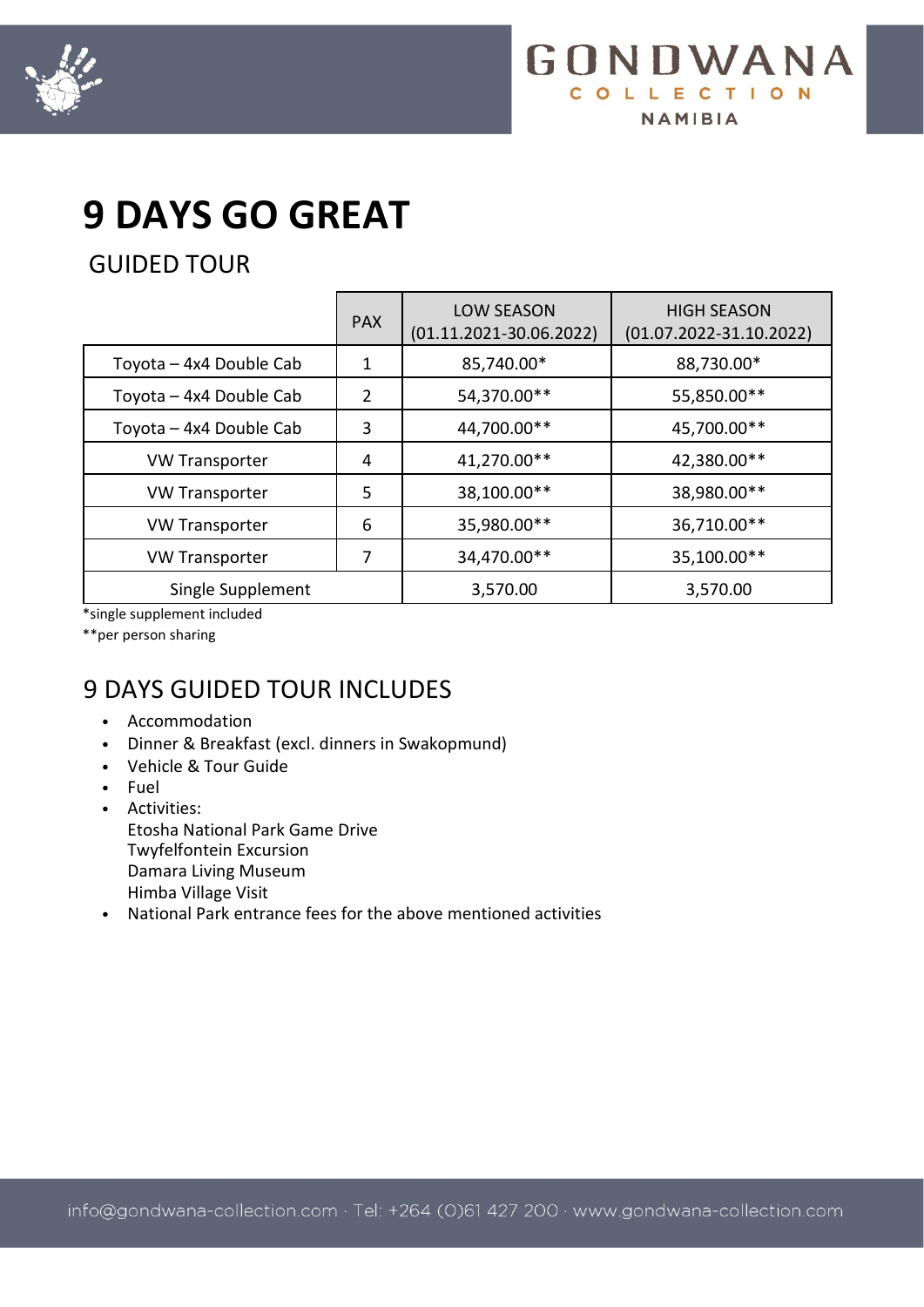



ITINERARY

*Experience a nine-day full-bodied, well-balanced Namibian adventure, which incorporates a feast of wildlife viewing in Etosha National Park and a friendly taste of Damaraland with the chance to see ancient rock engravings and track desert-adapted rhino. The journey ends along the coast at The Delight Hotel in Swakopmund. The town is a hub for desert activities where you can partake in dolphin cruises and living desert tours. Or leisurely explore its many curio shops and restaurants in your own time, soaking up the unusual ambience of a town fringed by desert and sea.*

#### DAY 1:

Make sure of an early start from Windhoek to make the most of this full day that takes you into Etosha and through its most northerly gate. The route from Windhoek passes the town of Okahandja where the first turnoff leads to the woodcarvers' market. Further north towards Otjiwarongo, the Omatakos, a pair of conical mountains, are prominent landmarks along the route. Termite mounds reach for the sky and warthogs root along the roadside. The B1 passes the towns of Otavi and Tsumeb before you veer left onto the C38 to Etosha's von Lindequist Gate. Spend the afternoon enjoying the drive northwards through Etosha. Etosha King Nehale awaits you soon after the King Nehale Gate, where you can kick off shoes and raise glasses as the sun sets over the Andoni Plains, relishing the comfort of this stylish lodge.

#### DAY 2:

Explore Northern and Eastern Etosha, visiting the waterholes, which attract a variety of animals that come to quench their thirst. The 22 912km² wildlife haven is home to 114 mammal species, including elephant giants and diminutive Damara dik-diks, and 340 species of birds. Etosha King Nehale has a waterhole reserved especially for lodge guests. Spend the day in the park or return to the lodge for lunch and to relax and luxuriate in your private plunge pool.

#### DAY 3:

The Etosha feast continues as you journey westwards into the heart of the 'Great White Place'. Etosha has a variety of landscapes and vegetation types including grassland and dwarf-shrub, woodland, and thornbush savannah. At its centre is the shimmering mirage-like pan, which fills with water in years of good rainfall and gives the chalky character to the park. The pan formed 120 million years ago when continental drift changed the slope of the land and redirected the course of the ancient rivers, which dried up over time. Day three provides the opportunity to hopscotch from waterhole to waterhole as you travel towards Okaukuejo.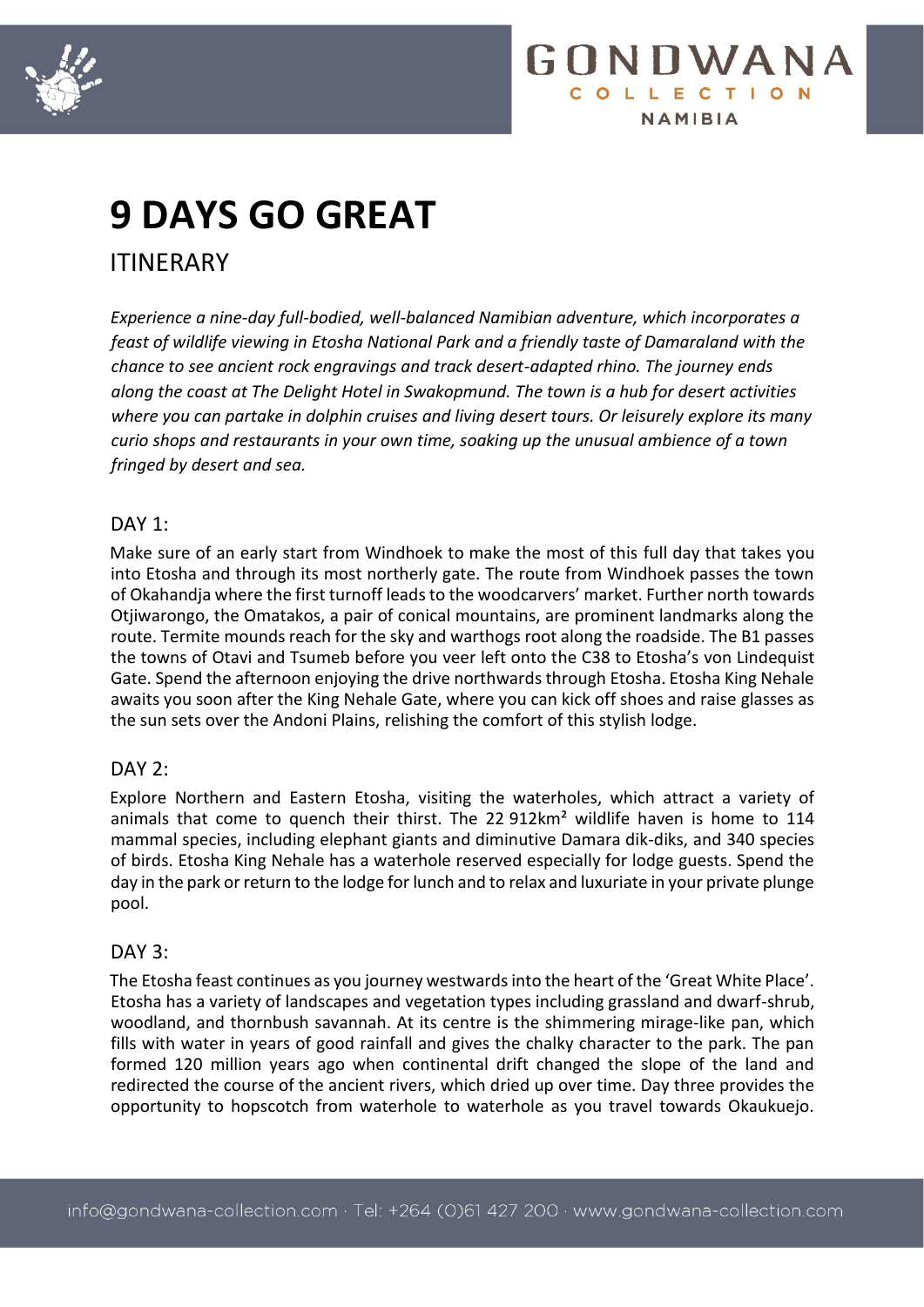



Keep in mind that it is often slow-going through the park. Enjoy a lunch break midway at Halali. Both the Halali and Okaukuejo camps have popular waterholes, which attract animals large and small. In the late afternoon exit from Okaukuejo at Andersson Gate to drive the ten kilometres to Etosha Safari Lodge. Arrive in time to enjoy a sundowner drink overlooking the mopane woodland when the world is painted in gold. Enjoy supper at the lodge or reserve a table at Etosha Safari Camp's Shebeen restaurant for a fun-filled relaxed evening. The restaurant is modelled on 'shebeens' (informal township bars) of old, where people gathered to meet, have a drink, and listen to music. The colourful and quirky restaurant has become a highlight on travellers' itineraries. The delicious buffet spread is eaten outdoors as you listen to the Etosha Boys strum their guitars and sing local melodies.

#### $DAY$  4:

After a leisurely breakfast takes the C38 southwards to the town of Outjo, where you'll be able to fill your fuel tank and stock up with snacks and essentials for the journey. From Outjo take the C40 north-west to Kamanjab. (There is an option to reach Kamanjab on the gravel roads via the D2695, south of Etosha Safari Lodge.) Stock up and fill fuel tanks in Kamanjab before continuing the scenic Grootberg Pass to Palmwag. Take it slowly and carefully around the bends and keep your eyes open for desert elephants in the valley. Flat-topped Etendeka Mountains and rich red rock dotted with green euphorbias and robust mopane trees characterise the area around Palmwag. Palmwag Lodge is set in a grove of makalani palm trees that mark the underground watercourse of the Uniab River, and the lodge overlooks the sweeping Damaraland landscape. Make sure you arrive in time to sip a sundowner as the sun dips in the sky, transforming the landscape into deep reds and shades of pastel pink. Arrange your activities for the next day on your arrival before soaking up the beauty of the surroundings.

#### DAY 5:

Choose how best to spend your day at Palmwag. Activities include an early start to track desert-adapted black rhino with the conservancy rhino rangers, taking a guided walk to become better acquainted with the environment and self-driving or joining a sundowner drive into the 582 000-hectare Palmwag Concession, a vast conservation area with an abundance of wildlife. Palmwag collaborates with neighbouring conservancies, the Ministry of Environment and Tourism and Save the Rhino Trust to safeguard this rich wild heritage. During the day, enjoy a relaxed lunch at the pool bar and in the evening keep eyes open for the resident bull elephant 'Jimbo', who often makes an appearance.

#### DAY 6:

After an early breakfast, travel southwards on the C43 and eastwards on the C39 until the D2612 turnoff to the Twyfelfontein engravings. Two to six thousand years old, the engravings, mostly of animals, were made by hunters and gatherers who congregated at the springs in the mountain in the dry season. It is believed that their shamans chiselled into the Mount Etjo sandstone as a form of prayer as they beseeched the gods for healing, rain, food, and protection for their people. Guided walks are available to visit the main sites. If time allows,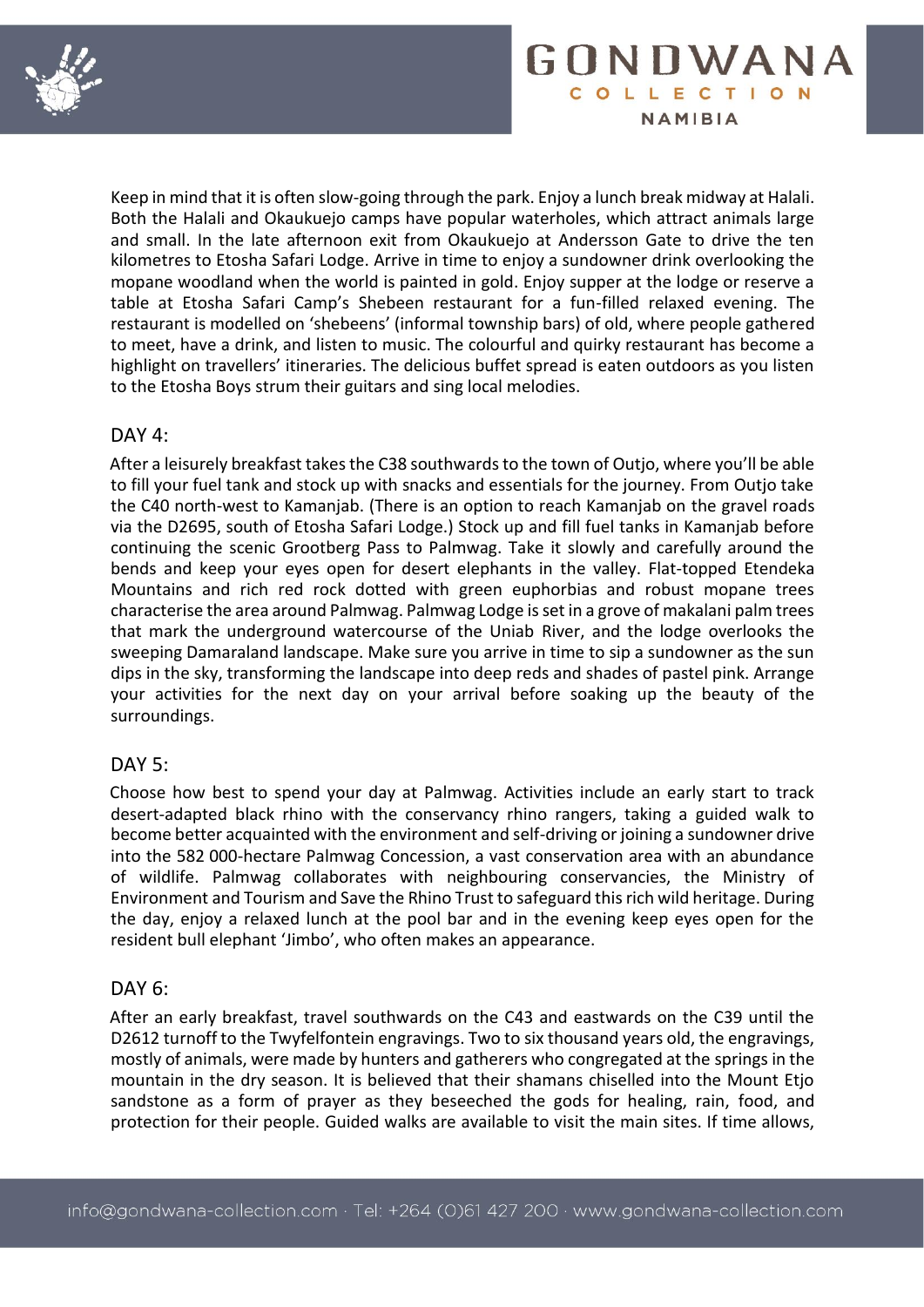



in the vicinity are also a series of rock formations known as the Organ Pipes and a Damara Living Museum to experience the traditions of the Damara people. The Twyfelfontein Lodge is a convenient place for lunch or a cold drink during the day, or request lunch packs from Palmwag in advance.

Retracing your steps after a fascinating morning at Twyfelfontein, continue the C39 eastwards towards Khorixas. Another optional stop on the route is the small Petrified Forest where several conifers from ancient rivers were deposited millions of years ago, eventually fossilising into stone. Damara Mopane Lodge, a refreshingly different oasis-like lodge, is reached 20km after Khorixas. Built-in the traditional design of an African king's residence, a semi-circular labyrinth of passageways leads to the spacious chalets, each with its own productive food garden. The gardens are planted with a selection of fresh vegetables and herbs, which form part of the delicious supper spread. A gigantic turquoise pool is a perfect place to relax in the afternoon before making your way up to the sundowner deck to toast the day from above the mopane woodland. Stroll back down to the lodge to sit outdoors and enjoy the mouthwatering dinner buffet.

#### DAY 7:

The coast is calling today, as is The Delight Hotel in Swakopmund. Just before Khorixas take the gravel C35 southwards to Henties Bay. This route takes you past Brandberg, Namibia's highest mountain, and the town of Uis.

(For those who don't mind retracing the route from the previous day, an option is to travel along the C39, through the Springbokwasser Gate and down the infamous Skeleton Coast to Swakopmund. The road follows the attractive Huab valley until the coast. Look out for the many welwitschia plants along this stretch of road and before the Ugab Gate the remains of the Southwest Seal, a 90-ton South African fishing vessel that caught fire and beached here in 1979. After the Ugab Gate, you'll notice many fishing spots along this desolate coastline, some with interesting local names like Sarah se Gat, named after a well-known fisherwoman. Visit the colony of Cape fur seals at Cape Cross and enjoy lunch at the adjacent Cape Cross Lodge.)

Elephant caution signs dot the roadside at the beginning of the C35 as the north-western corner is desert elephant territory. The desert elephants often travel along with the ephemeral river systems that remain dry until summer rainfall fills their catchment areas. The colourful stalls of the Herero women selling their well-made Herero dolls line the road near the Ugab River. Their striking long dresses, worn even in the stifling heat, and their cow-horn headdresses make a lasting impression. Further along, Himba from further north has also set up their stalls adding to the intrigue. Continuing to Uis, Brandberg ('Burning Mountain') appears on the right-hand side. It is so named for its orange-red glow in the late afternoon as the sun catches its granite rock, setting it aflame in colour. Brandberg's Königstein peak, at 2573m, towers above the grassy plains. Brandberg is also known for its White Lady rock painting. Much younger than the Twyfelfontein engravings, the Brandberg paintings are estimated to be approximately 2000 years old and are predominantly of people. The name 'White Lady', coined by Henri Breuil in 1955, is now understood to represent a healer or